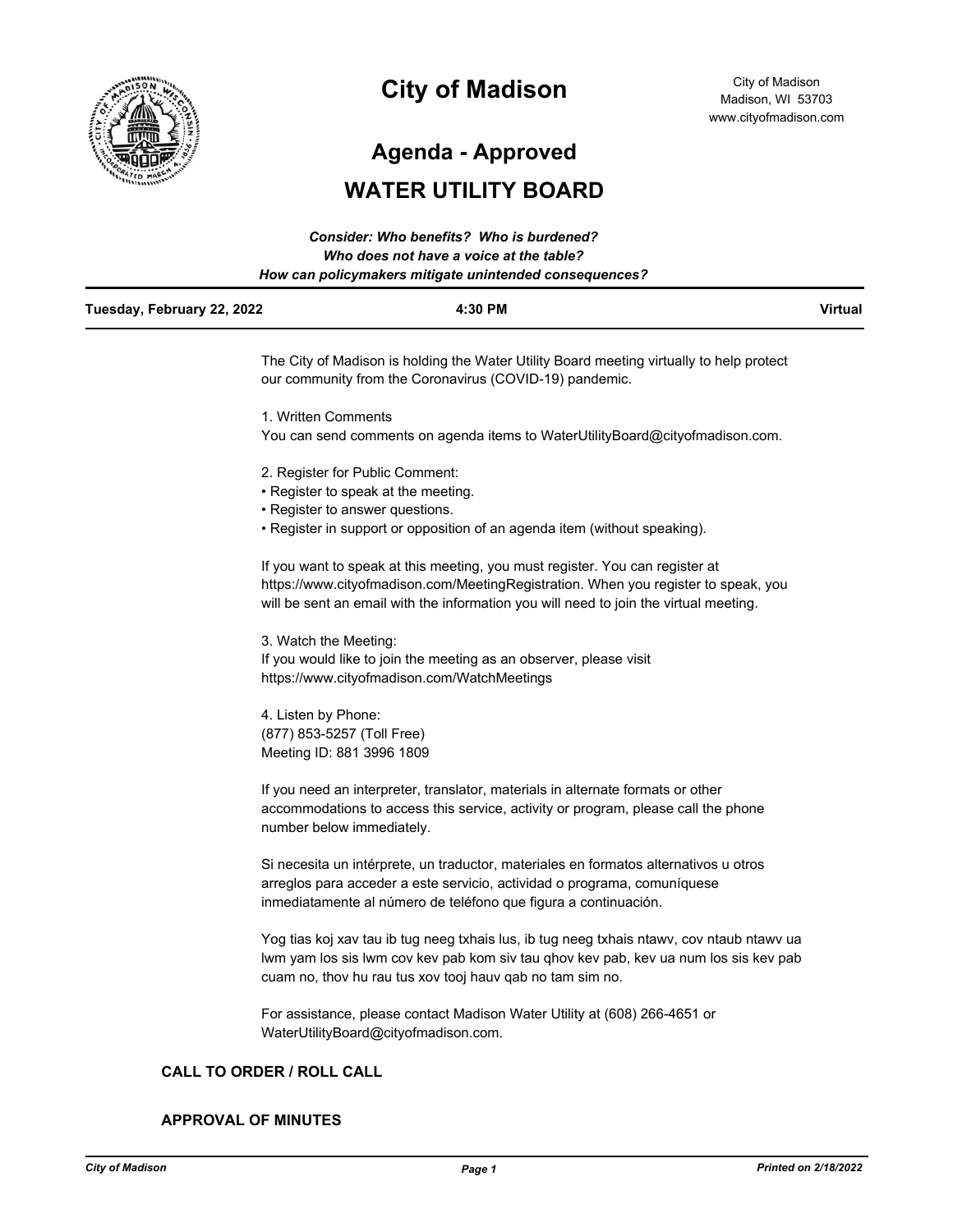Minutes of the January meeting]: http://madison.legistar.com/Calendar.aspx

#### **PUBLIC COMMENT**

Speakers are limited to three minutes each. Registration is required; instructions are on the first page of this agenda. You must be registered before the board takes up your item.

**1. [16738](http://madison.legistar.com/gateway.aspx?m=l&id=/matter.aspx?key=18604)** General Public Comment

#### **DISCLOSURES AND RECUSALS**

Members of the body should make any required disclosures or recusals under the City's Ethics Code.

#### **UNFINISHED BUSINESS**

**2. [68499](http://madison.legistar.com/gateway.aspx?m=l&id=/matter.aspx?key=80176)** Approval for default virtual meetings or in-person board meetings for 2022 Attachments: **[Item 2 Memo Board Meeting Format.pdf](http://madison.legistar.com/gateway.aspx?M=F&ID=9ee7a8b1-661a-4b06-95d3-4023f0937eaa.pdf)** 

#### **NEW BUSINESS**

**3. [69966](http://madison.legistar.com/gateway.aspx?m=l&id=/matter.aspx?key=81218)** Authorizing the Mayor and the City Clerk to execute a Professional Services Agreement with Short Elliott Hendrickson Inc. (SEH) for pre-design planning, preliminary design, public participation support, final construction drawings and specifications, permitting, bidding, construction administration and commissioning for the Unit Well 19 Iron, Manganese and Radium Treatment System.

Attachments: **[Item 3 UW19 Award of Consultant Contract Memo.pdf](http://madison.legistar.com/gateway.aspx?M=F&ID=89c74e9c-a9f7-4180-b6c0-e3c33e63858d.pdf)** 

#### **REPORTS**

| 4. | 70056 | Water Production Monthly Report (O-2A)                     |                                                                        |  |
|----|-------|------------------------------------------------------------|------------------------------------------------------------------------|--|
|    |       | <b>Attachments:</b>                                        | Item 4 Monthly Water Production Report February 2022 Memo.pdf          |  |
|    |       |                                                            | Item 4 Monthly Water Production Report February 2022 Attachment A.pdf  |  |
|    |       |                                                            | Item 4 Monthly Water Production Report February 2022 Attachment B.pdf  |  |
|    |       |                                                            |                                                                        |  |
| 5. | 70057 | Financial Conditions and Activities Monthly Report (EL-2D) |                                                                        |  |
|    |       | <b>Attachments:</b>                                        | Item 5 Monthly Financial Report February 2022 Memo.pdf                 |  |
|    |       |                                                            | Item 5 Monthly Financial Report Feb 2022 Attachment A.pdf              |  |
| 6. | 70064 |                                                            | Capital Projects Monthly Report (EL-2G)                                |  |
|    |       | <b>Attachments:</b>                                        | Item 6 Memo - EL2G Monthly Capital Budget to Actual Report.pdf         |  |
|    |       |                                                            | Item 6 Attachment A - EL2G Monthly Capital Budget to Actual Report.pdf |  |
| 7. | 20013 |                                                            | <b>Meeting Evaluation and Discussion</b>                               |  |